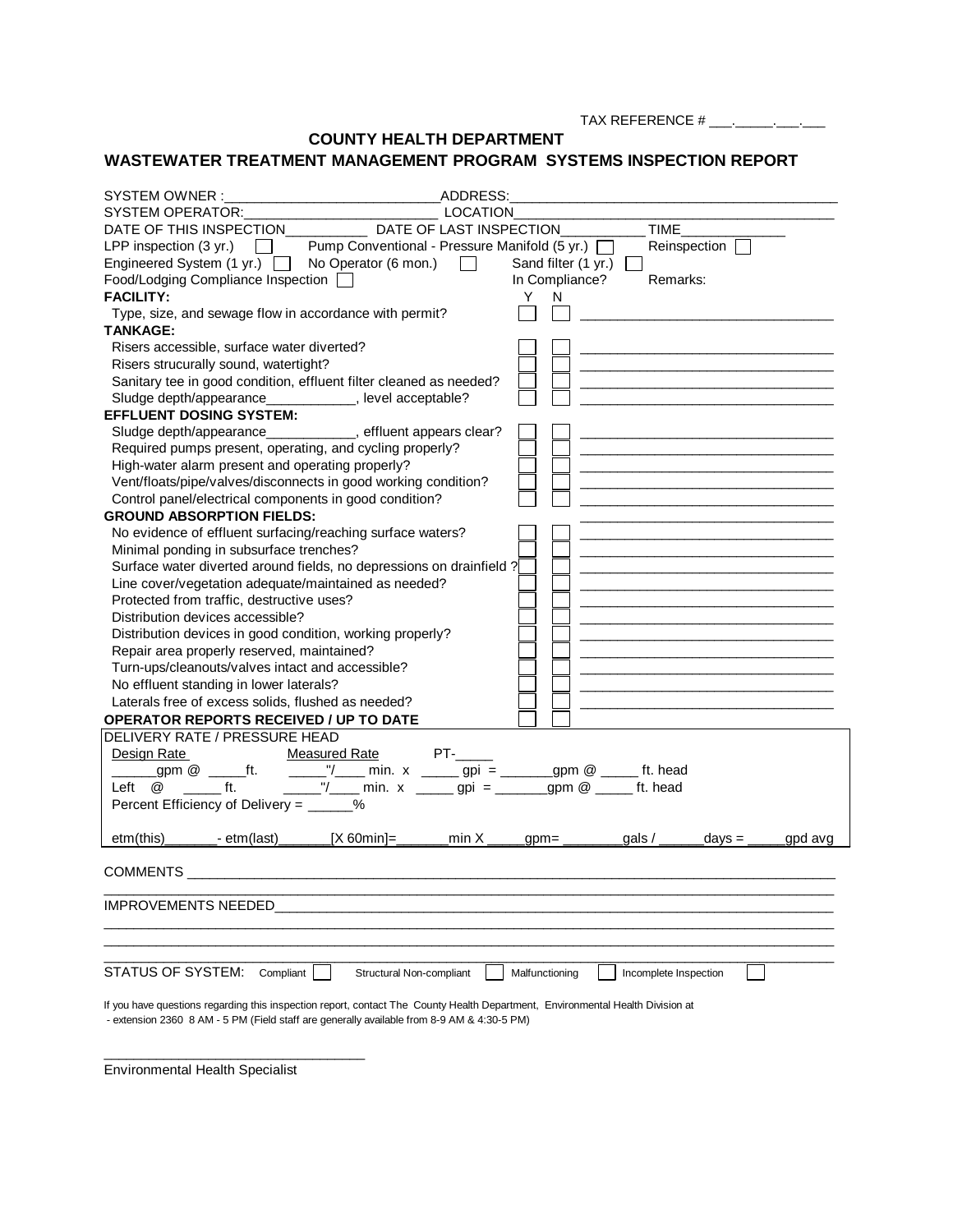TAX REFERENCE #\_\_\_\_\_.\_\_\_\_\_\_\_\_.\_\_\_\_\_.\_\_\_\_\_\_\_

## **COUNTY HEALTH DEPARTMENT OPERATOR REPORT for WASTEWATER TREATMENT SYSTEM INSPECTION**

| ADDRESS:<br>SYSTEM OWNER:<br><u> 1989 - Johann Barn, mars ann an t-Amhain an t-Amhain an t-Amhain an t-Amhain an t-Amhain an t-Amhain an t-A</u> |                |                           |                                                                            |         |
|--------------------------------------------------------------------------------------------------------------------------------------------------|----------------|---------------------------|----------------------------------------------------------------------------|---------|
| SYSTEM OPERATOR: CONSUMING A LOCATION                                                                                                            |                |                           |                                                                            |         |
| DATE OF THIS INSPECTION DATE OF LAST INSPECTION                                                                                                  |                |                           | <b>TIME</b>                                                                |         |
| SYSTEM O.P. ISSUED (MONTH/YEAR) ______________                                                                                                   |                |                           |                                                                            |         |
| Pump Conventional - Pressure Manifold<br>LPP inspection                                                                                          |                | Other                     |                                                                            |         |
| Annual insp. $\Box$<br>6 month insp.                                                                                                             | In Compliance? | Remarks:                  |                                                                            |         |
| <b>FACILITY:</b>                                                                                                                                 | Y.<br>N        |                           |                                                                            |         |
| Type, size, and sewage flow in accordance with permit?                                                                                           |                |                           |                                                                            |         |
| TANKAGE:                                                                                                                                         |                |                           |                                                                            |         |
| Risers accessible, surface water diverted?                                                                                                       |                |                           |                                                                            |         |
| Risers strucurally sound, watertight?                                                                                                            |                |                           |                                                                            |         |
| Sanitary tee in good condition/effluent filter cleaned?                                                                                          |                |                           |                                                                            |         |
| Sludge depth/appearance_____________, level acceptable?                                                                                          |                |                           |                                                                            |         |
| EFFLUENT DOSING SYSTEM:                                                                                                                          |                |                           |                                                                            |         |
| Sludge depth/appearance____________, effluent appears clear?                                                                                     |                |                           |                                                                            |         |
| Required pumps present, operating, and cycling properly?                                                                                         |                |                           |                                                                            |         |
| High-water alarm present and operating properly?                                                                                                 |                |                           |                                                                            |         |
| Vent/floats/pipe/valves/disconnects in good working condition?                                                                                   |                |                           |                                                                            |         |
| Control panel/electrical components in good condition?                                                                                           |                |                           |                                                                            |         |
| <b>GROUND ABSORPTION FIELDS:</b>                                                                                                                 |                |                           |                                                                            |         |
| No evidence of effluent surfacing/reaching surface waters?                                                                                       |                |                           |                                                                            |         |
| Minimal ponding in subsurface trenches?                                                                                                          |                |                           |                                                                            |         |
| Surface water diverted around fields, no depressions on drainfield ?                                                                             |                |                           |                                                                            |         |
| Line cover/vegetation adequate/maintained as needed?                                                                                             |                |                           |                                                                            |         |
| Protected from traffic, destructive uses?                                                                                                        |                |                           |                                                                            |         |
| Distribution devices accessible?                                                                                                                 |                |                           |                                                                            |         |
| Distribution devices in good condition, working properly?                                                                                        |                |                           |                                                                            |         |
| Repair area properly reserved, maintained?                                                                                                       |                |                           |                                                                            |         |
| Turn-ups/cleanouts/valves intact and accessible?                                                                                                 |                |                           |                                                                            |         |
| No effluent standing in lower laterals?                                                                                                          |                |                           | the control of the control of the control of the control of the control of |         |
| Laterals free of excess solids, flushed as needed?                                                                                               |                |                           |                                                                            |         |
| DELIVERY RATE / PRESSURE HEAD                                                                                                                    |                |                           |                                                                            |         |
| Design Rate <b>Measured Rate</b> Pump Tank Size <b>Constant Pump Tank #</b> ______                                                               |                |                           |                                                                            |         |
|                                                                                                                                                  |                |                           |                                                                            |         |
| _ min. x _____ gpi = ______ gpm @ _____ ft. head                                                                                                 |                |                           |                                                                            |         |
| Percent Efficiency of Delivery = [Measured Rate/Design Rate] X 100 =                                                                             |                | %                         |                                                                            |         |
|                                                                                                                                                  |                |                           |                                                                            |         |
| etm(this)_________- etm(last)_______<br>_[X 60min]=________min X ______gpm= _________gals / _______days = _____                                  |                |                           |                                                                            | gpd avg |
|                                                                                                                                                  |                |                           |                                                                            |         |
| <b>COMMENTS</b>                                                                                                                                  |                |                           |                                                                            |         |
|                                                                                                                                                  |                |                           |                                                                            |         |
| <b>IMPROVEMENTS NEEDED</b>                                                                                                                       |                |                           |                                                                            |         |
|                                                                                                                                                  |                |                           |                                                                            |         |
|                                                                                                                                                  |                |                           |                                                                            |         |
|                                                                                                                                                  |                |                           |                                                                            |         |
| Compliant [<br>STATUS OF SYSTEM:                                                                                                                 | Noncompliant [ |                           |                                                                            |         |
|                                                                                                                                                  |                |                           |                                                                            |         |
|                                                                                                                                                  |                | <b>Certified Operator</b> |                                                                            |         |
|                                                                                                                                                  |                |                           |                                                                            |         |

A Copy of this report will be submitted to: The County Health Department, Environmental Health Division,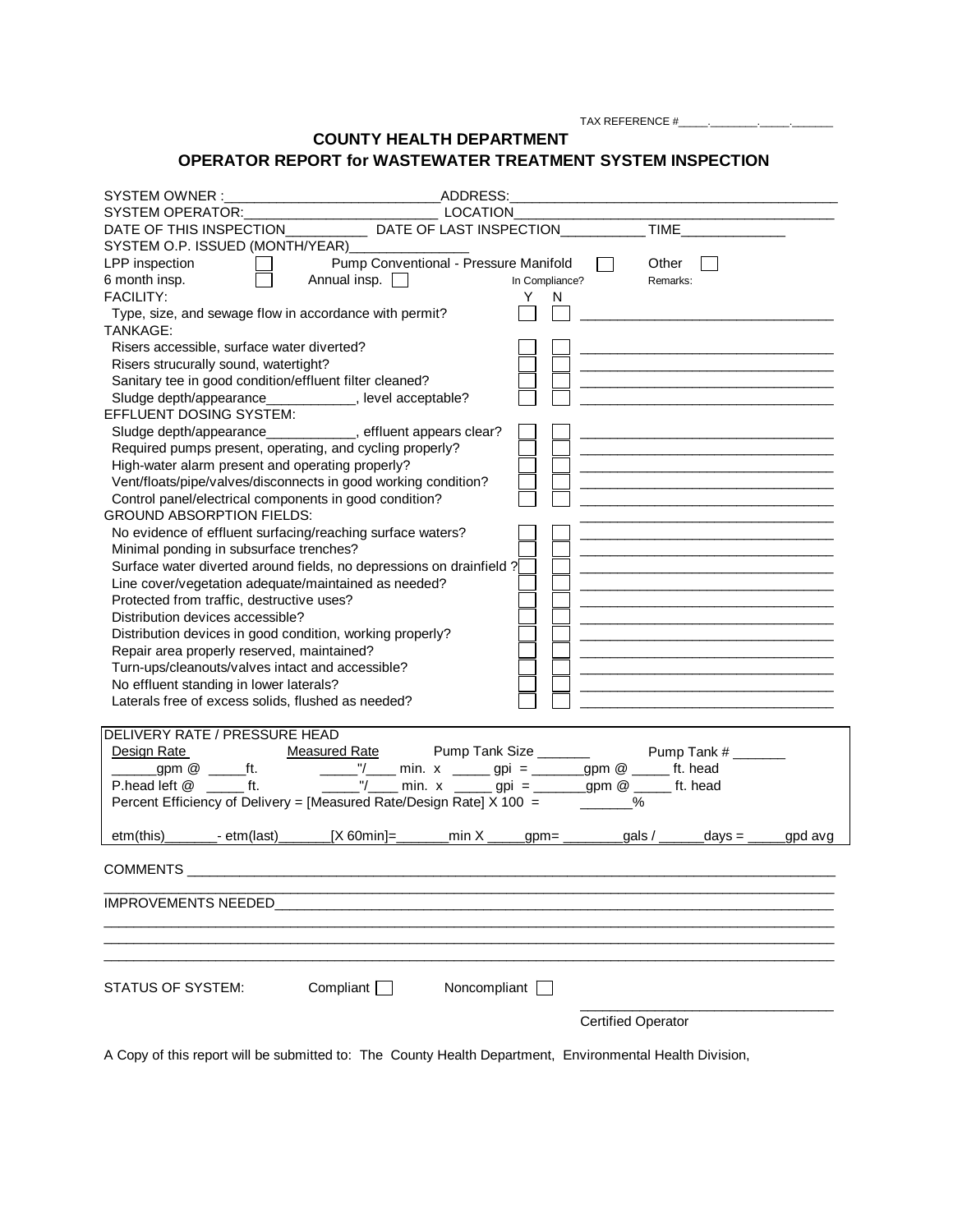|                             |                                                                  | <b>COUNTY HEALTH DEPARTMENT</b> |                                                                                                                                                                                                                                                                                                                                                                                                                  |                 |
|-----------------------------|------------------------------------------------------------------|---------------------------------|------------------------------------------------------------------------------------------------------------------------------------------------------------------------------------------------------------------------------------------------------------------------------------------------------------------------------------------------------------------------------------------------------------------|-----------------|
|                             | <b>WASTEWATER SYSTEM INSTALLATION INSPECTION REPORT</b>          |                                 |                                                                                                                                                                                                                                                                                                                                                                                                                  |                 |
|                             |                                                                  |                                 |                                                                                                                                                                                                                                                                                                                                                                                                                  |                 |
|                             |                                                                  |                                 |                                                                                                                                                                                                                                                                                                                                                                                                                  |                 |
|                             | SYSTEM INSTALLER: CONTROL DATE OF FIRST INSPECTION               |                                 |                                                                                                                                                                                                                                                                                                                                                                                                                  |                 |
|                             | SYSTEM TYPE: CONVENTIONAL I INNOVATIVE I PUMP I MANIFOLD I LPP I | TYPE/TRADE NAME                 |                                                                                                                                                                                                                                                                                                                                                                                                                  |                 |
|                             | PRETESTED $\Box$ #                                               | PRETESTED $\Box$ #              |                                                                                                                                                                                                                                                                                                                                                                                                                  |                 |
| <u>ST</u><br><b>TANKS</b>   | PI<br>MANU.                                                      | MANU.                           | <b>PUMP REQUIREMENTS</b>                                                                                                                                                                                                                                                                                                                                                                                         |                 |
|                             | <b>STB -</b>                                                     | $PT -$                          | ___GPM @ ___TDH                                                                                                                                                                                                                                                                                                                                                                                                  |                 |
| <b>Effluent Filter:</b>     | <b>GAL</b><br>$\overline{\phantom{a}}$ PSI                       | GAL<br>PSI                      | BRAND ___________<br>$\begin{picture}(180,10) \put(0,0){\dashbox{0.5}(10,0){ }} \put(10,0){\circle{10}} \put(10,0){\circle{10}} \put(10,0){\circle{10}} \put(10,0){\circle{10}} \put(10,0){\circle{10}} \put(10,0){\circle{10}} \put(10,0){\circle{10}} \put(10,0){\circle{10}} \put(10,0){\circle{10}} \put(10,0){\circle{10}} \put(10,0){\circle{10}} \put(10,0){\circle{10}} \put(10,0){\circle{10}} \put(10$ |                 |
| Brand: <b>Example</b>       | DATE                                                             | DATE                            | ALARM OK                                                                                                                                                                                                                                                                                                                                                                                                         | $\Box$          |
| $Model\#$ :                 | LEAK TEST                                                        | LEAK TEST                       | PULL ROPE                                                                                                                                                                                                                                                                                                                                                                                                        | $\Box$          |
|                             | Inlet Riser OK                                                   | RISER OK $\Box$                 | <b>FLOATS SET</b>                                                                                                                                                                                                                                                                                                                                                                                                | П               |
|                             | Outlet Riser OK<br>П                                             |                                 |                                                                                                                                                                                                                                                                                                                                                                                                                  |                 |
|                             |                                                                  |                                 |                                                                                                                                                                                                                                                                                                                                                                                                                  |                 |
| <b>SUPPLY PIPE</b>          | $SIZE, \_\_\_\_\$                                                | <b>ELECTRICAL</b>               | ENCLOSURE/CONDUIT                                                                                                                                                                                                                                                                                                                                                                                                | $\Box$          |
|                             | OK TO COVER<br>$\perp$<br><b>PRESSURE TEST</b> □                 |                                 | <b>DUCT SEAL</b><br><b>GROUT</b>                                                                                                                                                                                                                                                                                                                                                                                 | $\mathbf{I}$    |
|                             |                                                                  | COMMENTS__________________      |                                                                                                                                                                                                                                                                                                                                                                                                                  |                 |
| <b>DIAGRAM - AS BUILT</b>   |                                                                  |                                 |                                                                                                                                                                                                                                                                                                                                                                                                                  |                 |
|                             |                                                                  |                                 |                                                                                                                                                                                                                                                                                                                                                                                                                  |                 |
|                             |                                                                  |                                 |                                                                                                                                                                                                                                                                                                                                                                                                                  |                 |
|                             |                                                                  |                                 |                                                                                                                                                                                                                                                                                                                                                                                                                  |                 |
|                             |                                                                  |                                 |                                                                                                                                                                                                                                                                                                                                                                                                                  |                 |
|                             |                                                                  |                                 |                                                                                                                                                                                                                                                                                                                                                                                                                  |                 |
|                             |                                                                  |                                 |                                                                                                                                                                                                                                                                                                                                                                                                                  |                 |
|                             |                                                                  |                                 |                                                                                                                                                                                                                                                                                                                                                                                                                  |                 |
|                             |                                                                  |                                 |                                                                                                                                                                                                                                                                                                                                                                                                                  |                 |
|                             |                                                                  |                                 |                                                                                                                                                                                                                                                                                                                                                                                                                  |                 |
|                             |                                                                  |                                 |                                                                                                                                                                                                                                                                                                                                                                                                                  |                 |
|                             |                                                                  |                                 |                                                                                                                                                                                                                                                                                                                                                                                                                  |                 |
|                             |                                                                  |                                 |                                                                                                                                                                                                                                                                                                                                                                                                                  |                 |
|                             |                                                                  |                                 |                                                                                                                                                                                                                                                                                                                                                                                                                  |                 |
|                             |                                                                  |                                 |                                                                                                                                                                                                                                                                                                                                                                                                                  |                 |
|                             |                                                                  |                                 |                                                                                                                                                                                                                                                                                                                                                                                                                  |                 |
|                             |                                                                  |                                 |                                                                                                                                                                                                                                                                                                                                                                                                                  |                 |
|                             |                                                                  |                                 |                                                                                                                                                                                                                                                                                                                                                                                                                  |                 |
|                             |                                                                  |                                 |                                                                                                                                                                                                                                                                                                                                                                                                                  |                 |
|                             |                                                                  |                                 |                                                                                                                                                                                                                                                                                                                                                                                                                  |                 |
|                             |                                                                  |                                 |                                                                                                                                                                                                                                                                                                                                                                                                                  |                 |
|                             |                                                                  |                                 |                                                                                                                                                                                                                                                                                                                                                                                                                  |                 |
|                             |                                                                  |                                 |                                                                                                                                                                                                                                                                                                                                                                                                                  |                 |
|                             |                                                                  |                                 |                                                                                                                                                                                                                                                                                                                                                                                                                  |                 |
|                             |                                                                  |                                 |                                                                                                                                                                                                                                                                                                                                                                                                                  |                 |
| YET TO DO:                  |                                                                  |                                 |                                                                                                                                                                                                                                                                                                                                                                                                                  | <b>INITIALS</b> |
| $DATE$ <sub>_______</sub>   |                                                                  |                                 |                                                                                                                                                                                                                                                                                                                                                                                                                  |                 |
| $DATE$ <sub>_______</sub>   |                                                                  |                                 |                                                                                                                                                                                                                                                                                                                                                                                                                  |                 |
| $\mathsf{DATE} \_\_\_\_\_\$ |                                                                  |                                 |                                                                                                                                                                                                                                                                                                                                                                                                                  |                 |
|                             | ALL INSPECTIONS COMPLETED                                        |                                 |                                                                                                                                                                                                                                                                                                                                                                                                                  |                 |
|                             |                                                                  |                                 |                                                                                                                                                                                                                                                                                                                                                                                                                  |                 |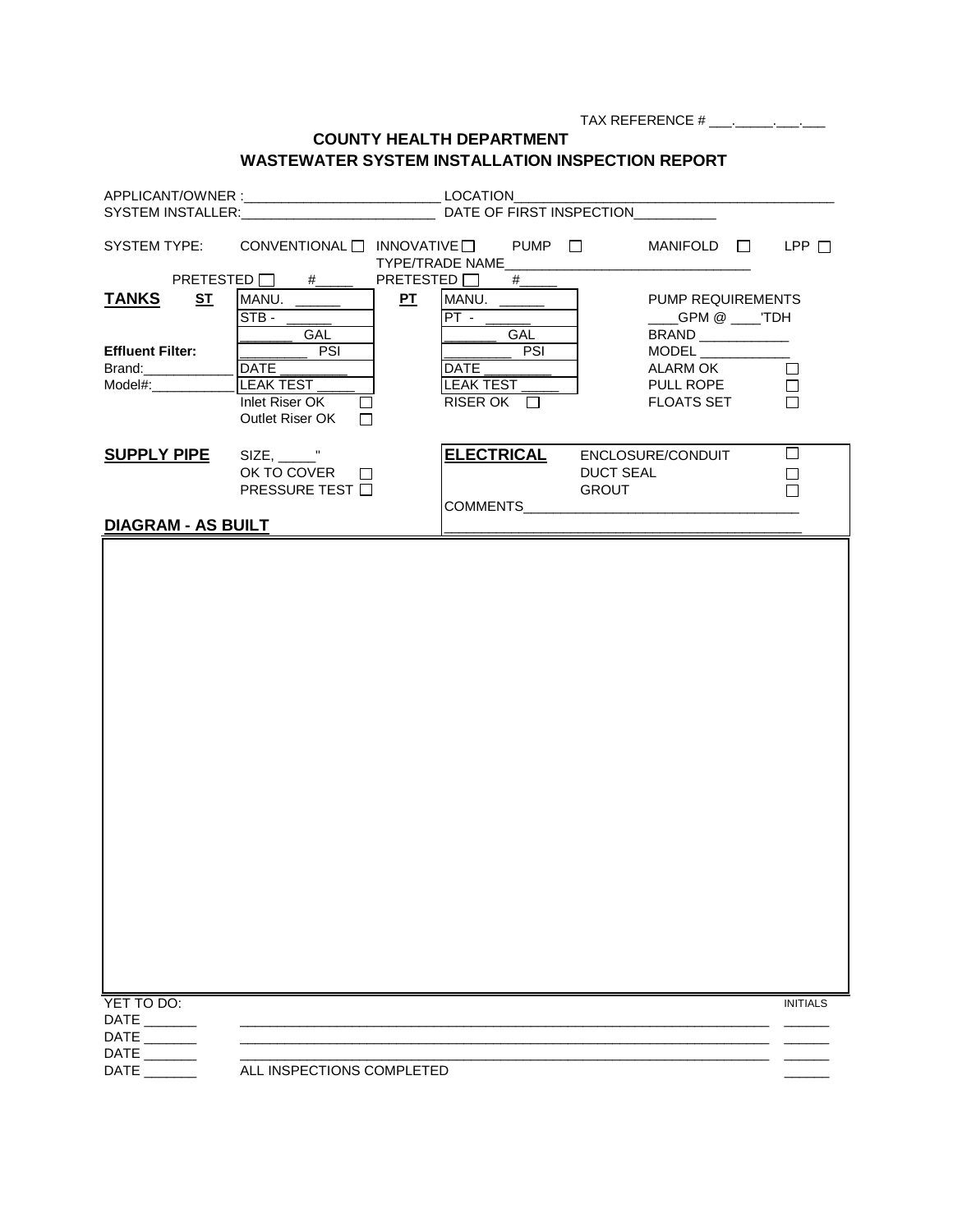| FACILITY NAME:                                                                                                                                                                       |                                                                                                       |  |                                                                                  |  |  |
|--------------------------------------------------------------------------------------------------------------------------------------------------------------------------------------|-------------------------------------------------------------------------------------------------------|--|----------------------------------------------------------------------------------|--|--|
| DATE THIS__________<br>DATE LAST___________<br>NO. DAYS___________                                                                                                                   | WATER METER READING THIS VISIT<br>WATER METER READING LAST VISIT_________<br>TOTAL GALLONS WATER USED |  |                                                                                  |  |  |
| <b>PUMP #1 FIELD #</b><br><b>Measured Flow Rate:</b> __________"/_________min. X _______gpi = ___________gpm @ _________ft. head                                                     | <b>Design Flow</b> = $\_\_\_\_\_$ gpm @ $\_\_\_\_$ ft. head                                           |  |                                                                                  |  |  |
|                                                                                                                                                                                      |                                                                                                       |  |                                                                                  |  |  |
| Percent Efficiency of Delivery = (Measured Rate/Design Rate)X100=_______%<br>ETM THIS__________<br>ETM LAST______<br>ETM DIFF. X 60 = min. X _ gpm = _ gals./ _ _ days = _ _ gpd avg |                                                                                                       |  | EVENTS THIS<br>EVENTS LAST<br>EVENTS DIFF.                                       |  |  |
|                                                                                                                                                                                      |                                                                                                       |  |                                                                                  |  |  |
| <b>PUMP #2 FIELD#</b>                                                                                                                                                                | <b>Design Flow</b> = $\frac{1}{\sqrt{2\pi}}$ gpm @ $\frac{1}{\sqrt{2\pi}}$ ft. head                   |  |                                                                                  |  |  |
| <b>Measured Flow Rate:</b> __________"/_________min. X _______gpi = ___________gpm @ ________ft. head                                                                                |                                                                                                       |  |                                                                                  |  |  |
| <b>Percent Efficiency of Delivery</b> = (Measured Rate/Design Rate)X100=________%                                                                                                    |                                                                                                       |  | EVENTS THIS<br>EVENTS LAST                                                       |  |  |
| ETM THIS<br>ETM LAST________<br>ETM DIFF. ________ X 60 =_______min. X ______gpm = _________gals./_______days = _________gpd avg                                                     |                                                                                                       |  | EVENTS DIFF.                                                                     |  |  |
|                                                                                                                                                                                      |                                                                                                       |  |                                                                                  |  |  |
|                                                                                                                                                                                      |                                                                                                       |  |                                                                                  |  |  |
| PUMP#3 FIELD#                                                                                                                                                                        |                                                                                                       |  |                                                                                  |  |  |
| <b>Measured Flow Rate:</b> __________"/________min. $X$ ______gpi = __________gpm @ ________ft. head                                                                                 | <b>Design Flow</b> = $\frac{1}{\sqrt{2\pi}}$ gpm @ $\frac{1}{\sqrt{2\pi}}$ ft. head                   |  |                                                                                  |  |  |
| <b>Percent Efficiency of Delivery</b> = (Measured Rate/Design Rate)X100=_______%<br>ETM THIS<br>ETM LAST                                                                             |                                                                                                       |  | EVENTS THIS<br>EVENTS LAST<br>EVENTS DIFF.                                       |  |  |
| ETM DIFF. ________ X 60 =_______min. X ______gpm = _________gals./_______days = _________gpd avg                                                                                     |                                                                                                       |  |                                                                                  |  |  |
|                                                                                                                                                                                      |                                                                                                       |  |                                                                                  |  |  |
| <b>PUMP#4 FIELD#</b>                                                                                                                                                                 |                                                                                                       |  |                                                                                  |  |  |
| <b>Measured Flow Rate</b> : $\underline{\hspace{1cm}}''/\underline{\hspace{1cm}}$ min. X ______gpi = _________gpm @ ______                                                           | <b>Design Flow</b> = $\_\_\_\_\_$ gpm @ $\_\_\_\_$ ft. head                                           |  | ft. head                                                                         |  |  |
| <b>Percent Efficiency of Delivery</b> = (Measured Rate/Design Rate) X100= %<br>ETM THIS<br>ETM LAST_<br>ETM DIFF.<br>$X 60 =$                                                        |                                                                                                       |  | EVENTS THIS<br>EVENTS LAST_<br>EVENTS DIFF.<br>$\dots$ days = $\_\_\_\_$ gpd avg |  |  |

 **TOTAL GPD\_\_\_\_\_\_\_\_\_\_**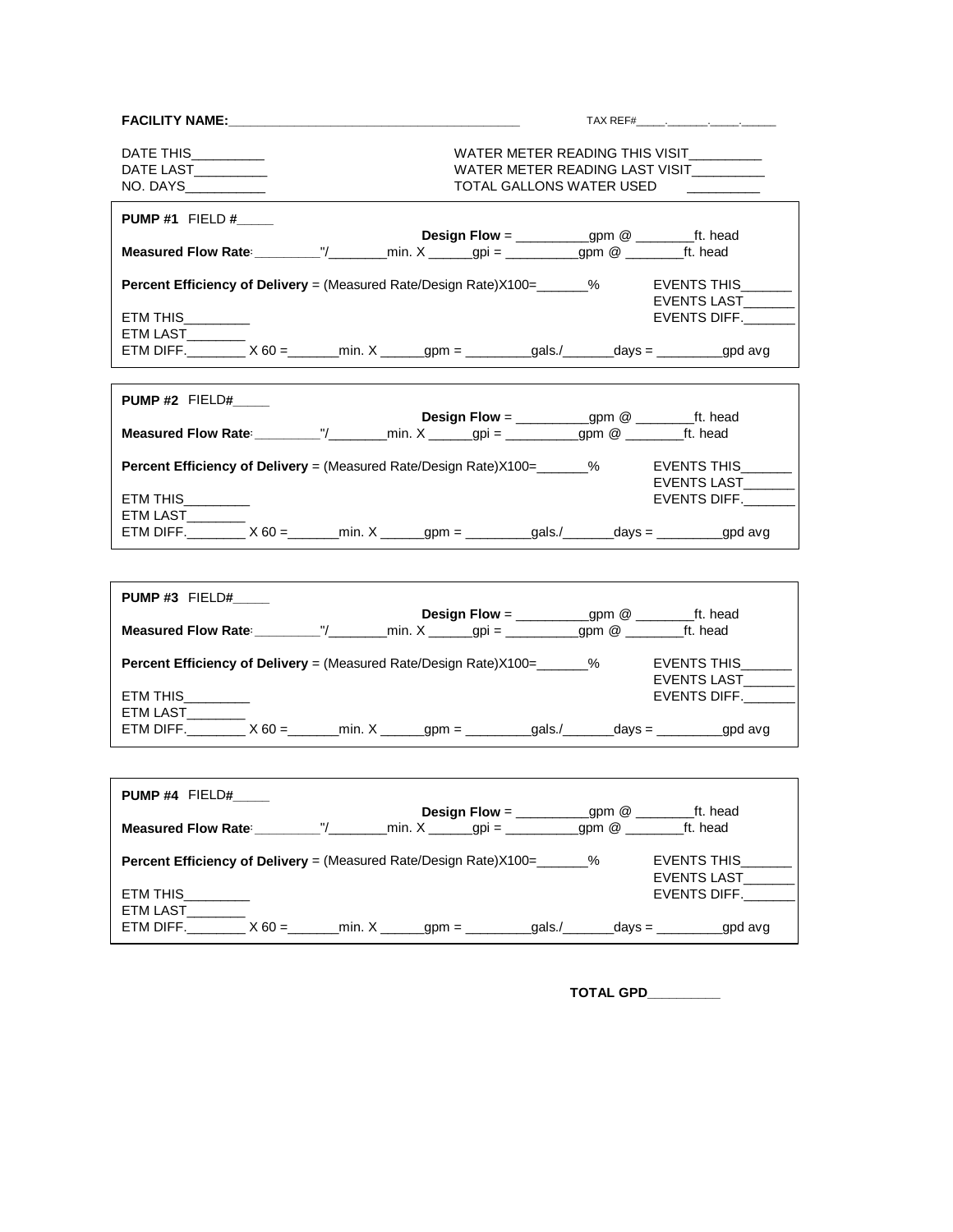TAX REFERENCE# \_\_\_\_.\_\_\_\_\_.\_\_\_.\_\_\_\_\_

## **SANDFILTER PRE-TREATMENT INSPECTION ATTACHMENT SHEET**

|                                                                                                              |                             | TS-1 FREE ACCESS | TS-2 RECIRCULATING OTHER                                          |  |
|--------------------------------------------------------------------------------------------------------------|-----------------------------|------------------|-------------------------------------------------------------------|--|
|                                                                                                              | In Compliance?              |                  |                                                                   |  |
| <b>SANDFILTER DOSING SYSTEM:</b>                                                                             | Y                           | N                | Remarks:                                                          |  |
| Pump present, operating, cycling properly?                                                                   | $\mathcal{L}_{\mathcal{A}}$ |                  |                                                                   |  |
| High water alarm operating properly?                                                                         | $\overline{\phantom{a}}$    |                  |                                                                   |  |
| Floats/pipe/valves/union in good condition?                                                                  |                             |                  |                                                                   |  |
| Control panel/components in good repair?                                                                     |                             |                  |                                                                   |  |
| <b>SANDFILTER:</b>                                                                                           |                             |                  |                                                                   |  |
| Surface/subsurface water diverted?                                                                           |                             |                  |                                                                   |  |
| Containment structure in good condition?                                                                     |                             |                  |                                                                   |  |
| Filter underdrain properly vented?                                                                           |                             |                  |                                                                   |  |
| Observation port accessible?                                                                                 |                             |                  |                                                                   |  |
|                                                                                                              | $\Box$                      |                  |                                                                   |  |
| Sand media replaced with approved media?                                                                     |                             |                  |                                                                   |  |
| No ponding of effluent?                                                                                      |                             |                  |                                                                   |  |
| Effluent equally distributed?                                                                                |                             |                  |                                                                   |  |
| Filter properly dosed? Note # of times/day?                                                                  |                             |                  |                                                                   |  |
| Laterals flushed?                                                                                            |                             |                  |                                                                   |  |
| Physical integrity of pipe network good?                                                                     |                             |                  |                                                                   |  |
| Head properly adjusted? Note # of valve turns                                                                | $\Box$                      |                  |                                                                   |  |
| Filter properly covered?                                                                                     |                             |                  |                                                                   |  |
| <b>DELIVERY RATE / PRESSURE HEAD</b>                                                                         |                             |                  |                                                                   |  |
| Design Rate<br>Measured Rate Pump Tank Size                                                                  |                             |                  |                                                                   |  |
| ______gpm @ _____ft    _______"/_____min. x _____gpi = ______gpm @ _____ft. head                             |                             |                  |                                                                   |  |
| P.head left @ ft.                                                                                            |                             |                  | _______"/______min. x ______gpi = _______gpm @ ______ft. head     |  |
| Percent Efficiency of Delivery = [Measured Rate/Design Rate] X 100 = _______%(not to be <75% of design rate) |                             |                  |                                                                   |  |
|                                                                                                              |                             |                  |                                                                   |  |
| etm(this)____________-etm(last)_____________[x 60 min]=[a]___________min. run time                           |                             |                  |                                                                   |  |
|                                                                                                              |                             |                  |                                                                   |  |
| events(this)___________-events(last)___________=[b]_______________events                                     |                             |                  | timer left at:                                                    |  |
|                                                                                                              |                             |                  | ________ minutes "on" & ______ hours "off"                        |  |
| <b>SAMPLING:</b>                                                                                             |                             |                  |                                                                   |  |
| Sampling port accessible?                                                                                    |                             |                  |                                                                   |  |
| Filter effluent appears clear?                                                                               |                             |                  |                                                                   |  |
| Meets minimum treatment standards of:                                                                        |                             |                  |                                                                   |  |
|                                                                                                              |                             |                  |                                                                   |  |
| BOD - 5 day <15mg/l or <10mg/l?                                                                              |                             |                  |                                                                   |  |
| Total suspended solids <15 mg/l or <10mg/l?                                                                  |                             |                  |                                                                   |  |
| Ammonium-nitrogen <10mg/l?                                                                                   |                             |                  |                                                                   |  |
| (TS-II) 50% total nitrogen reduction in ST                                                                   |                             |                  |                                                                   |  |
| effluent or Total nitrogen concentration in the                                                              |                             |                  |                                                                   |  |
| effluent from the pretreatment unit <15mg/l                                                                  |                             |                  |                                                                   |  |
| Fecal coliform bacteria densities                                                                            |                             |                  |                                                                   |  |
| < 10,000 colonies/100 ml                                                                                     |                             |                  | <u> 1989 - Jan James Barnett, mars eta biztanleria (h. 1982).</u> |  |
| Lab reports submitted by operator to HD?                                                                     |                             |                  |                                                                   |  |
|                                                                                                              |                             |                  |                                                                   |  |
| Improvements needed to pre-treatment                                                                         |                             |                  |                                                                   |  |
|                                                                                                              |                             |                  |                                                                   |  |
|                                                                                                              |                             |                  |                                                                   |  |
|                                                                                                              |                             |                  |                                                                   |  |